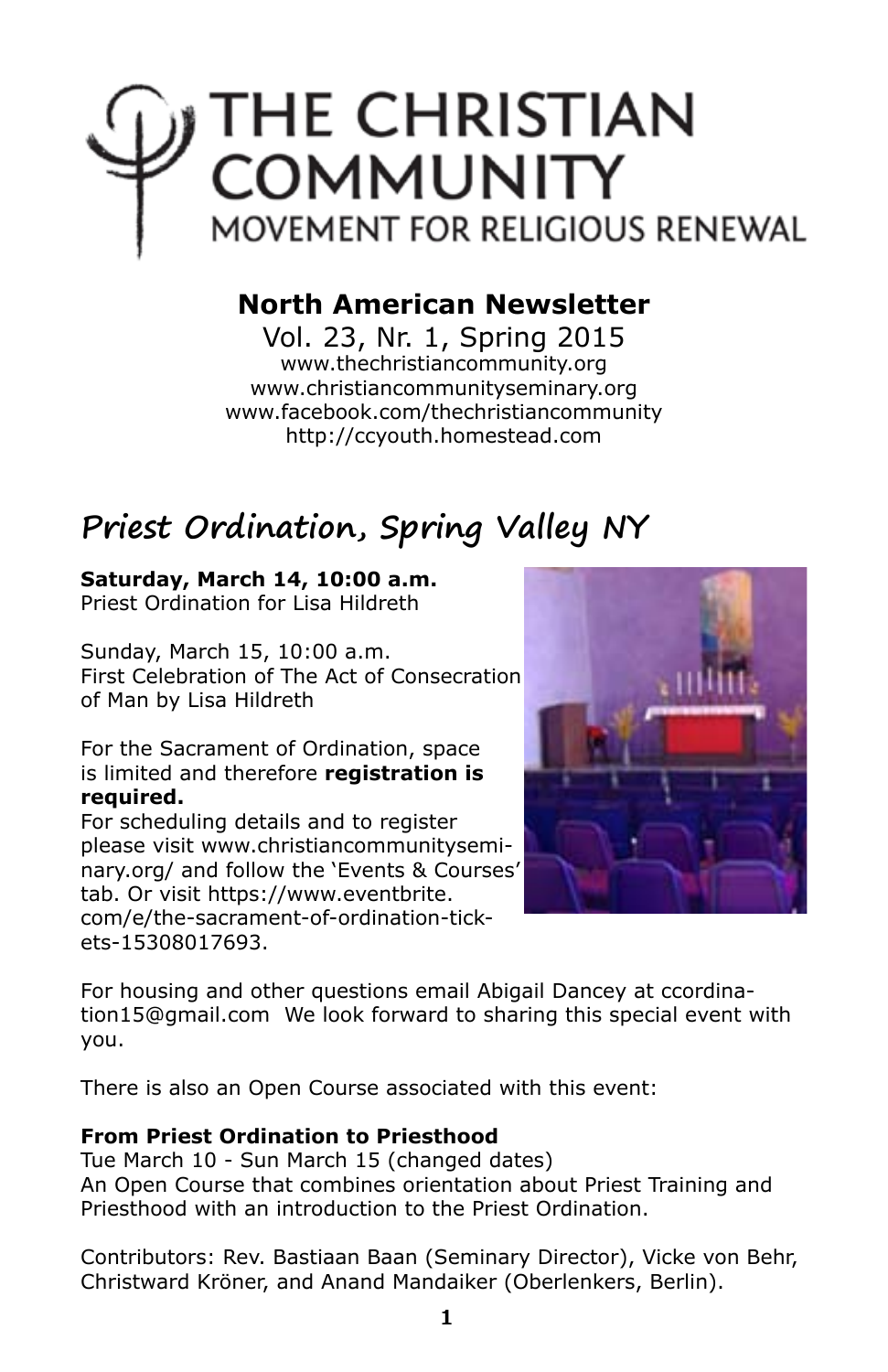During the mornings we will work together with the students.Themes:

 Priesthood: Origins, Development, Contemporary Priesthood

Development of Prayer and Meditation in Daily Life

 Significance of the Sacraments for the Spiritual World, for Humanity, for the Earth

 Priest Ordination in the Development of Christianity: Continuity and Renewal

This Open Course includes registration for the Priest Ordination



# **Open Courses at the Seminary Spring 2015**

#### **Being (a) Patient: An Open Course about Medical and Pastoral Care**

**Sun Apr 26 – Thu, Apr 30** (changed dates) Judith Aventuro (Anthroposophical Nurse), Bastiaan Baan (Seminary Director) and Hans van Delden MD PhD (Professor Medical Ethics, Nursing Home Physician)

In this Open Course we will investigate the experiences of being a patient and of giving care – as well as the social, ethical and spiritual dimension of being a patient and of care-giving. Five lectures will be followed the next day by workshops on these themes as well as Gospel Study related to sickness and healing.

Lectures can be attended separately. Sun Apr 26, 7:30 p.m. Health and Disease Mon Apr 27, 7:30 p.m. Being a Patient Tue, Apr 28, 7:30 p.m. Being a Caregiver Wed, Apr 29, 7.30 p.m. The Community around the Patient Thu Apr 30, 7:.30 p.m. Disease and Karma in the Biography

For information and registration please contact:info@christiancommunityseminary.org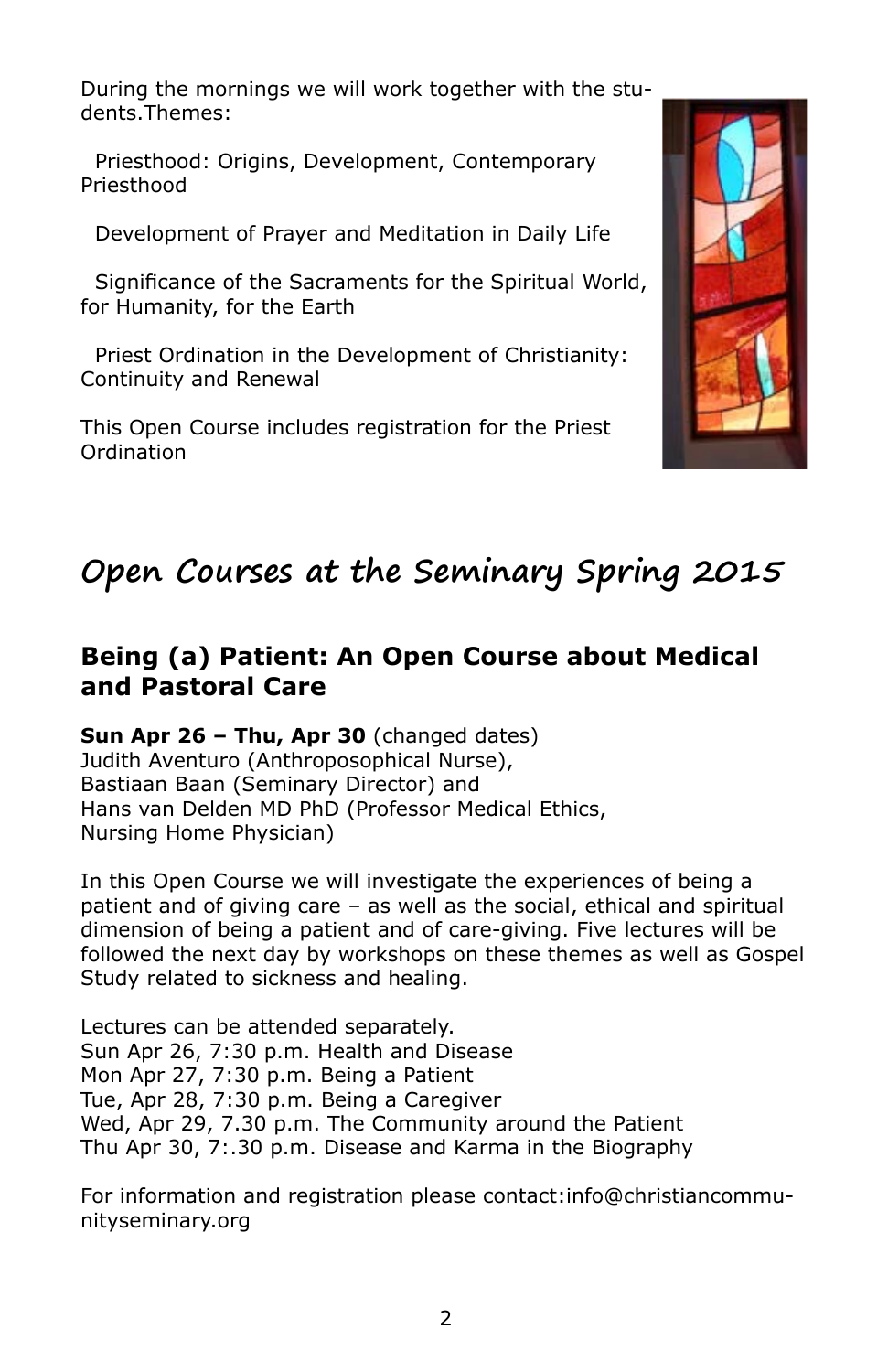### **From Priest Ordination to Priesthood**

**Tue Mar 10 - Sun Mar 15** (changed dates)

**An Open Course that combines orientation about Priest Training and Priesthood with an introduction to the Priest Ordination. (see previous article)**

Contributors: Rev. Bastiaan Baan (Seminary Director), Vicke von Behr, Christward Kröner, and Anand Mandaiker (Oberlenkers, Berlin). During the mornings we will work together with the students. Themes:

 Priesthood: Origins, Development, Contemporary Priesthood Development of Prayer and Meditation in Daily Life

 Significance of the Sacraments for the Spiritual World, for Humanity, for the Earth

 Priest Ordination in the Development of Christianity: Continuity and Renewal

This Open Course includes registration for the Priest Ordination (see previous article for details.)

#### **Shakespeare and the Bible Mon Mar 23 – Fri Mar 27**

Rev. Peter van Breda

We wish to deepen in our course a more religious and spiritual understanding of The Merchant of Venice and to see how the Bible underpins the narrative and is implicit in the unfolding drama.

The Merchant of Venice is not an easy play to speak about. Some might even call it explosive. It has within it racial slurs, narrow and sometimes hypocritical themes and it often points to diverging religious values. To speak about it can stir passions and misunderstandings. In many ways this play is though a mystery drama written out on the background and in the knowledge of more esoteric values, strivings and wisdom. If one attempted to formulate the essence of this play one can suggest that its main theme is about the path of transformation and love.

Transformation is the key which ultimately leads us to a true experience of love, the kind of love which is the source and goal of the earth and humanity. Shakespeare leads us to the threshold of life where we can begin to understand and begin to live out of the heart of the mystery of love.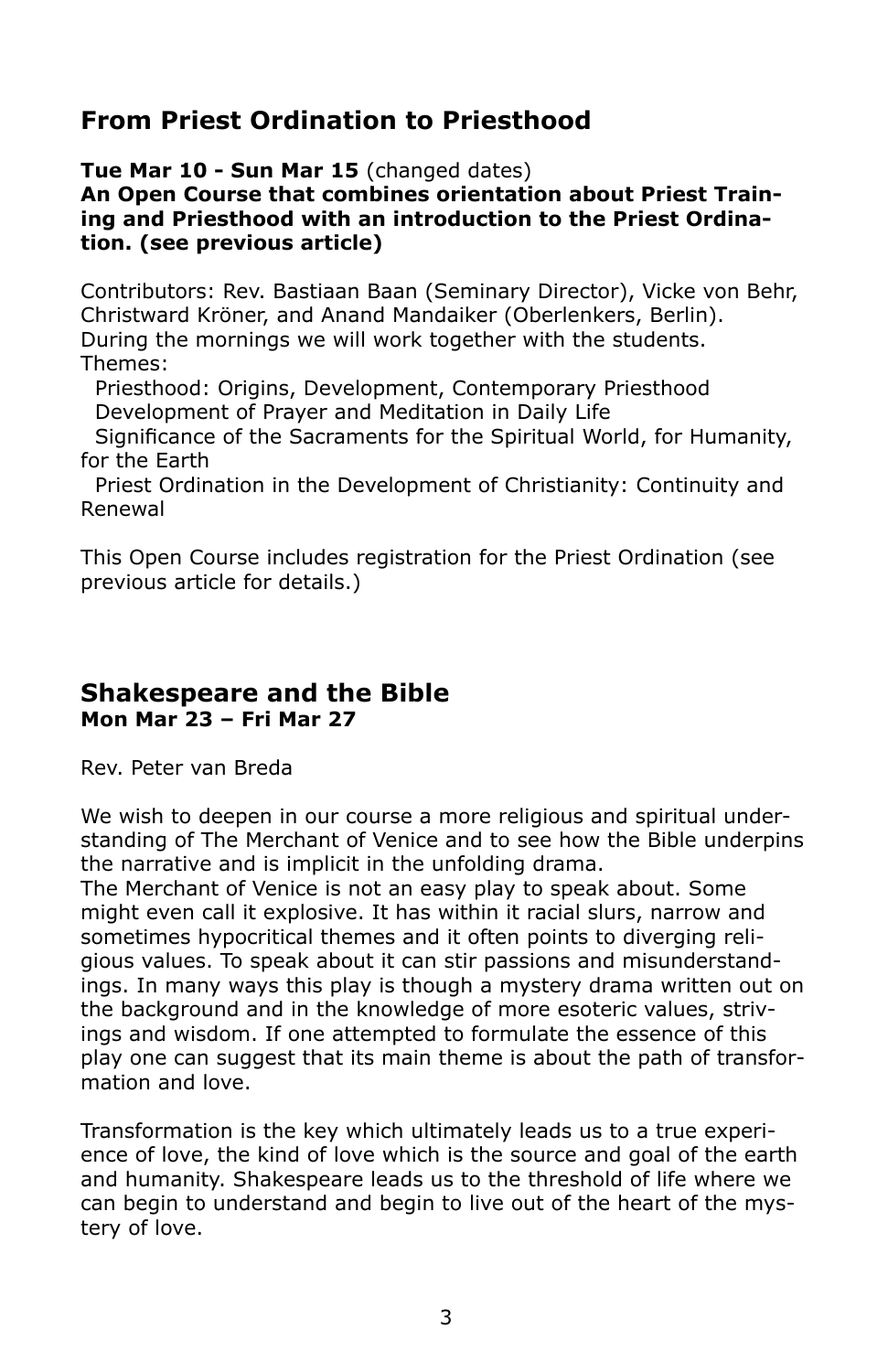# **The Great Husbandman**

Theresa Melia

when the great husbandman scattered glittering seeds with his giant hands

some soared up into the realm of sun warmed air these held sun streams in the heart of their becoming

and a sheen of iridescent light spread between their veins of life into wings of insects

all abuzz with being a fluttering blossom freed by the cosmos

when the great husbandman scattered glittering seeds with his giant hands

some landed softly in the embrace of water earth

and entrusted themselves into the gravity of an anchoring earth home into which they rooted and rose up spiraling

reaching out of water earth into sun warmed air between their veins of life spread the finest film of water earth

as leaf and finally blossom all aglow with being a butterfly fettered to the earth

all glittering seeds fell from the tree of life into the living hand of the true husbandman

who tossed the glittering seeds of spirit that condensed into matter all abuzz all aglow



van Gogh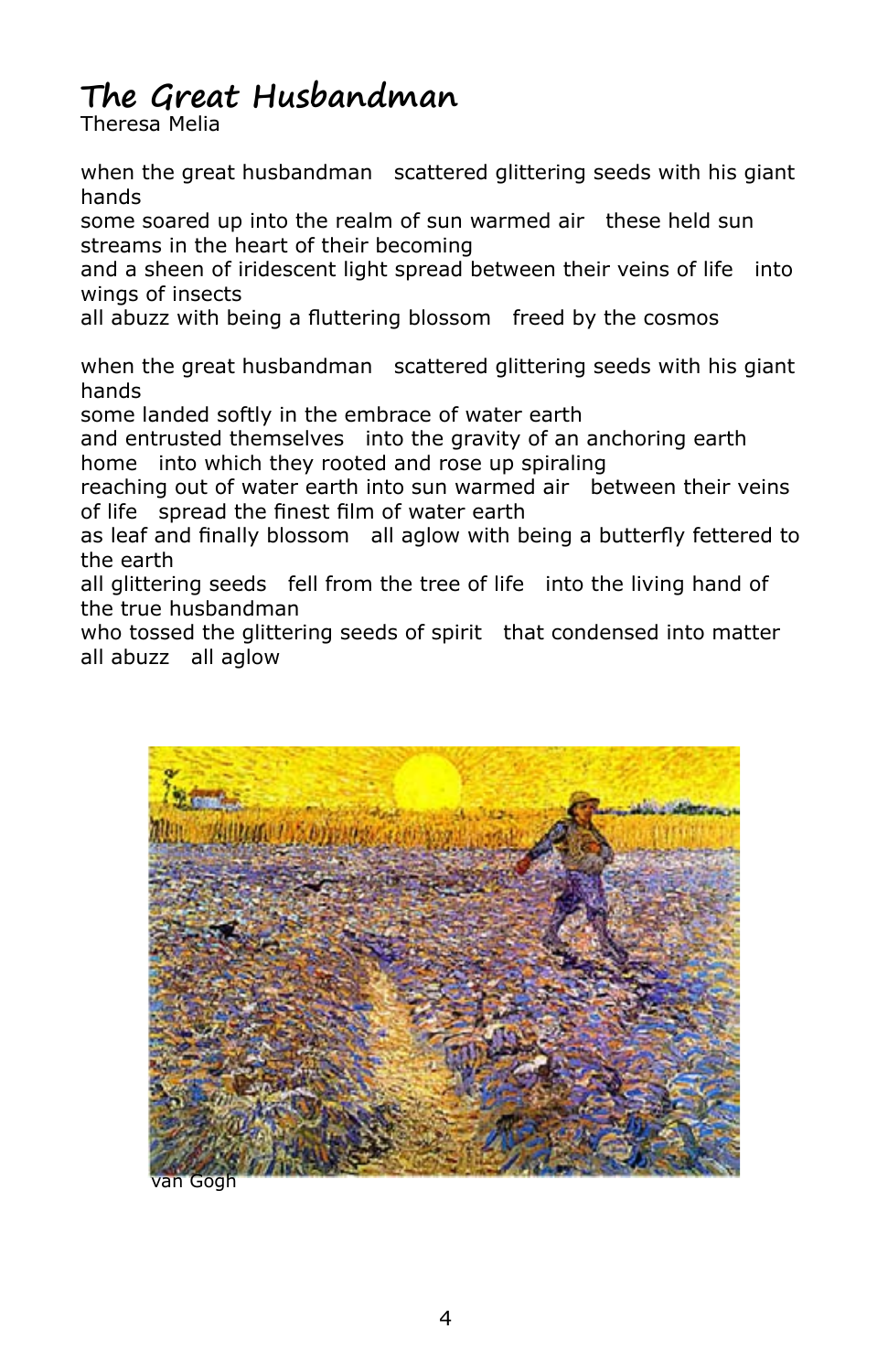# **Christianity**

James H. Hindes

The earth is not our home. Our true home is in the heavens, a picture for the spiritual world. The earth is our school. We come to earth to learn to love, to learn selflessness. Paradoxically, the more powerful a human self becomes, the greater is his or her power to do good through selflessness.

The earth is also the stage on which the drama of humanity's evolution unfolds. In this drama we strive to grow strong, wealthy in wisdom, competent for life and confident in our ability to know at any given moment what is at stake and what we must do next, what steps we must take. This is not easy. But our growth as spiritual beings depends on our learning to recognize when selfless sacrifice is the only way forward. This is even harder and our weaknesses so often stand in the way of this insight, or we simply lack the strength to do the good. Sometimes we can experience this failing as a kind of death.

The earth is also the path we must tread to become strong, confident and loving, knowing when to sacrifice. On our path we play many roles as we journey across meadows, mountain ranges, forests, swamps, deserts, lakes, seas and oceans. Our adventures include life and death, sickness and healing. There is no other way for us to progress, like pilgrims, toward the goal of full humanity, of knowing how to love. This journey often seems impossible. But all the while there is a spiritual being, a guardian spirit watching over every individual human being, from before birth through life and even after death. Our humanity requires of these beings that they respect our freedom. Therefore, they do not intrude; they wait for us to ask for help. But even with these guardian angels watching over us and helping as they are allowed for tens of thousands of years, still we so often lack the strength to do the good.

This is what Christianity is really all about: the deepest help a human being can absorb: the spiritual essence of what a human self is made of, from a higher world, inserted into history, introduced into the very being of every human. This self, the self of God, is pure divine fire of the highest imaginable order – even higher. The human self is a small flame; but the flame, as small as it is, is also divine, is of the same nature as God's fire. That is why Christ can enter a human soul and that soul becomes more intensely itself, stronger and purer itself. Our true, higher self, as uniquely individual as it is for every human being,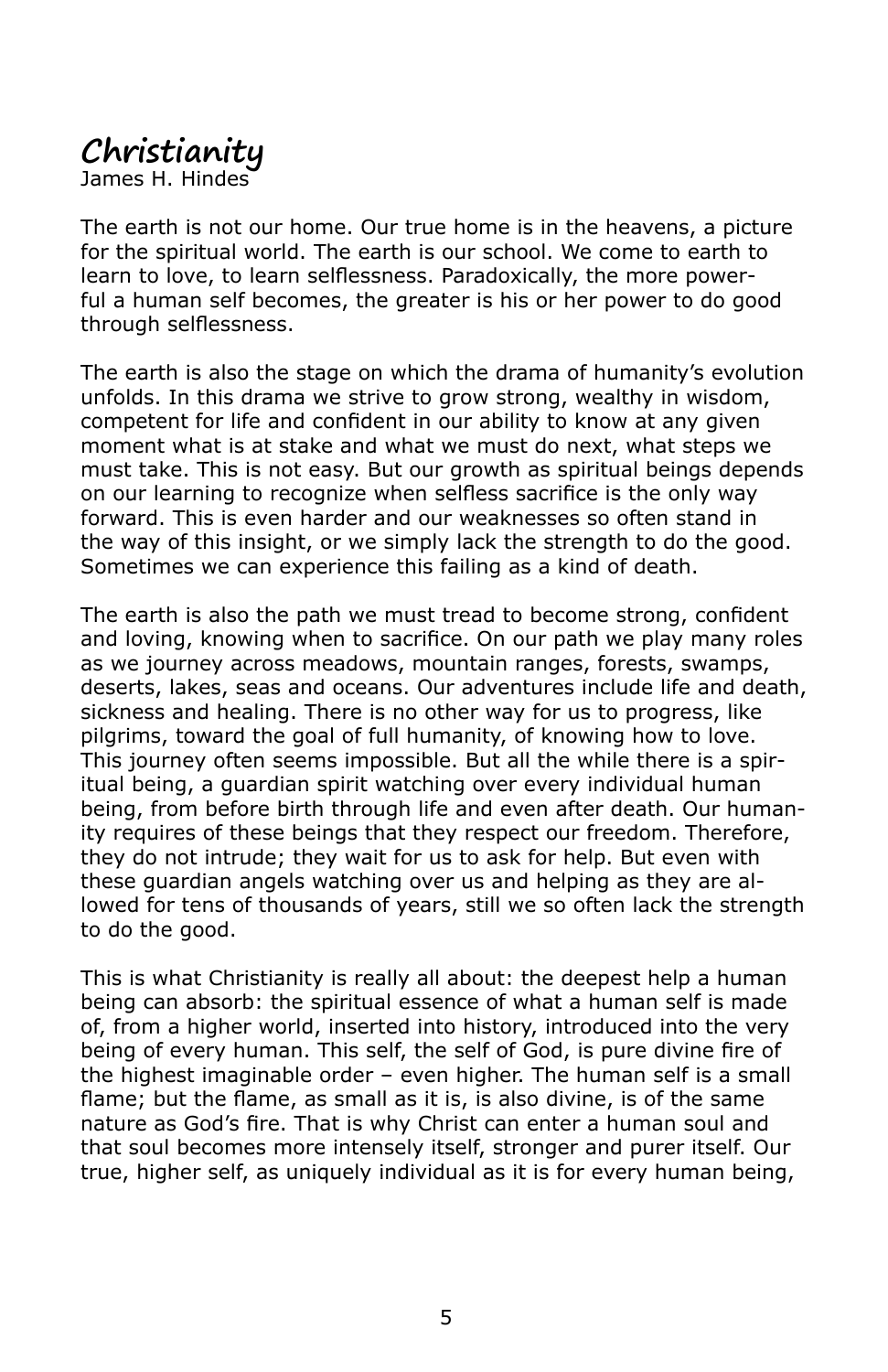was created by this spiritual being called the Son-God, the second person of the Trinity, the Christ. He is the power to become, to grow, to evolve. Finding him, we find ourselves. With him in our hearts we can learn every lesson, play any role assigned to us, tread any path and overcome any death. For we will have become powerful in the purity of our selfhood. "Not I, Christ in me," will have become complete and the I that speaks and acts will be our higher self, Christ filled.

## **The Mysteries of Prayer**

 Rev. Julia Polter, with Scott Springer, leading Spatial Dynamics movement awareness



August 21-23, 2015 (Fri. 5 pm – Sun. 1 pm) at the Alcyon Center, Seal Cove Maine Cost: tuition \$150, plus double room/board \$180

In this summer workshop in the quiet beauty of Mount Desert Island we will explore, through gospel study, practice in silence, words and movement, the Mysteries of Prayer: What longing is at the heart of prayer? Who prays, and who is prayed? How do Body, Soul and Spirit pray?

Rev. Julia Polter is a priest in Boston, MA with the Christian Community – A Movement for Religious Renewal. She has led summer workshops with us on the Mystery of the Rose, the Mystery of Cancer, the Mystery of Living Water and the Mystery of the Will. She enjoys exploring fields in which art, science and religion merge and has developed a special interest in contemplative practices, pastoral medical work, spiritual counselling and anthroposophically inspired angelology.

Scott Springer is a class teacher at The Bay School in Blue Hill Maine and the father of two grown children. Inspired by his study and teaching of Spatial Dynamics, he will offer physical activities and exercises to help us work on carriage (how we carry our physical selves), moving from the periphery (a draw on the more spacious self), and fun group movement games.

Directors Joan Jordan Grant & Kathryn Booth PO Box 40, Seal Cove, Maine 04674 207/244-1060 alcyoncenter@roadrunner.com (email) www.alcyoncenter.org (website)

Man finds his eternal ground when he, in full trust, breathes within his depths the work of God. Rudolf Steiner—20th c.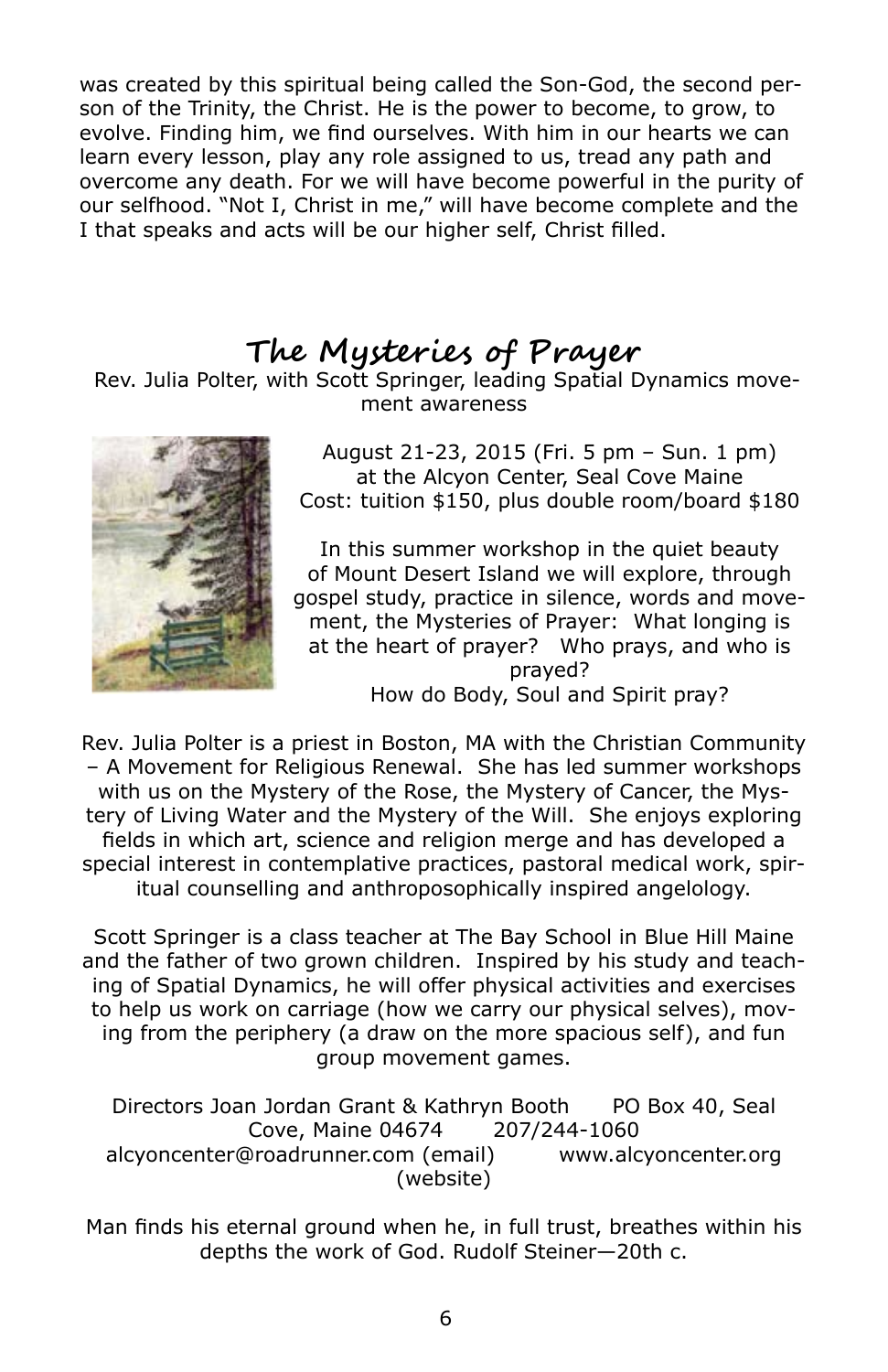## **Palm Sunday**

Theresa Melia green gold palm fronds glow in the afternoon light of the sun as we solemnly proceed down the aisle burdened by this ancient symbol of Hosanna

on a colt never ridden before He sat and saw through the clouds of glory to the wood never bloodied before to the grave never death full

on He tread over palms and Hosannas over reeds from the fields the colt's hooves pressed the palms in the heat of people screaming the awe full news that the Sun God shone through them rode passed them onto His death to the tree to the tomb to the yawning Easter grave

split open by the might of the true man who forged a new earth with his own blood iron with His own God willed Resurrection lighting the dim earth with his own cloudbright Ascension



Lorenzetti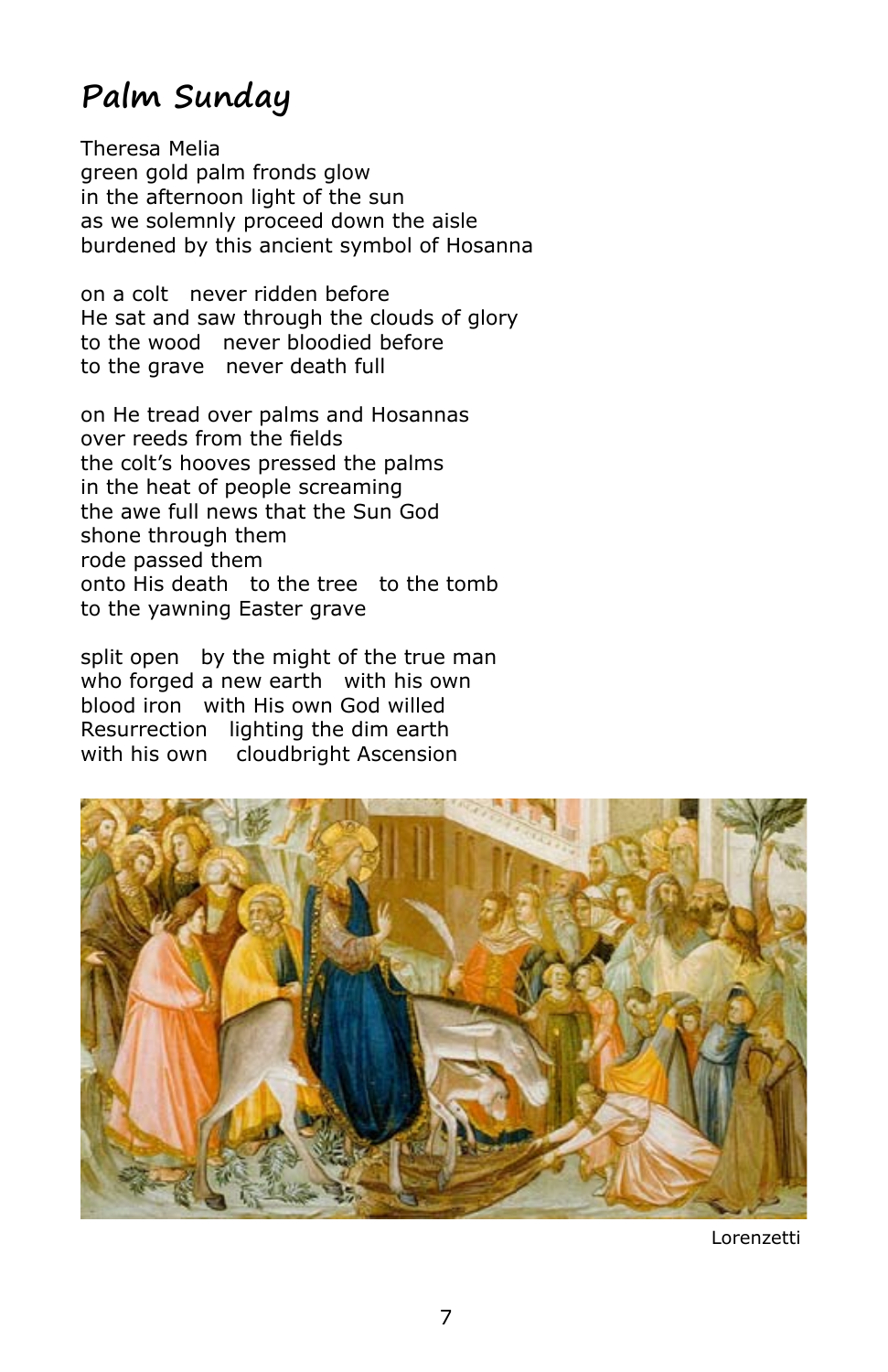# **Where There's A Will, There's A Way**

#### **Spiritual Nourishment of Humanity**

An Interview with Christine Huston, Devon Congregation By Mary Hirsch, Legacy Coordinator



Christine Huston

When Christine Huston walks into a room, everything shifts. She has an energy and sparkle that emanates from her being. Her wisdom comes from years of serving in leadership roles, starting with her foray into cofounding the Cape Ann Waldorf School in Massachusetts. She has served on the board of the Kimberton Waldorf School, rising to president, and was an active participant of the school's sustainable fundraising program - Waldorf Works. Formerly, she was the director of development for Camphill Special School, as well as administrator of Camphill Resident Trust. She is a member of the Anthroposophical Society

in North America and the School of Spiritual Science. Currently, she is a student of the Anthroposophical Counseling Psychology. For the past seven years, she has been a mentor and life coach providing soul care to co-workers and staff at Camphill Soltane. In her spare time, she works in her garden and is active in her local community. She has one son, 32, and she lives with her partner, Bear, in Chester Springs, PA. Christine is a self-described optimist and lover of poetry. She is a writer, traveler, and enjoys time in nature.

I had an opportunity to interview this "can-do" individual who shared that another of her accomplishments was to include The Christian Community in her estate plan.

Mary: What drew you to The Christian Community?

Christine: As a natural seeker of the Spirit, daughter of an Episcopal priest, and a woman who explores many faiths, I take what is of value to me from each. I had a solid foundation in spiritual/faith matters. When I began studying Anthroposophy, I was drawn to Steiner's Christology lectures, in particular.

How does The Christian Community fill your life and what is your involvement?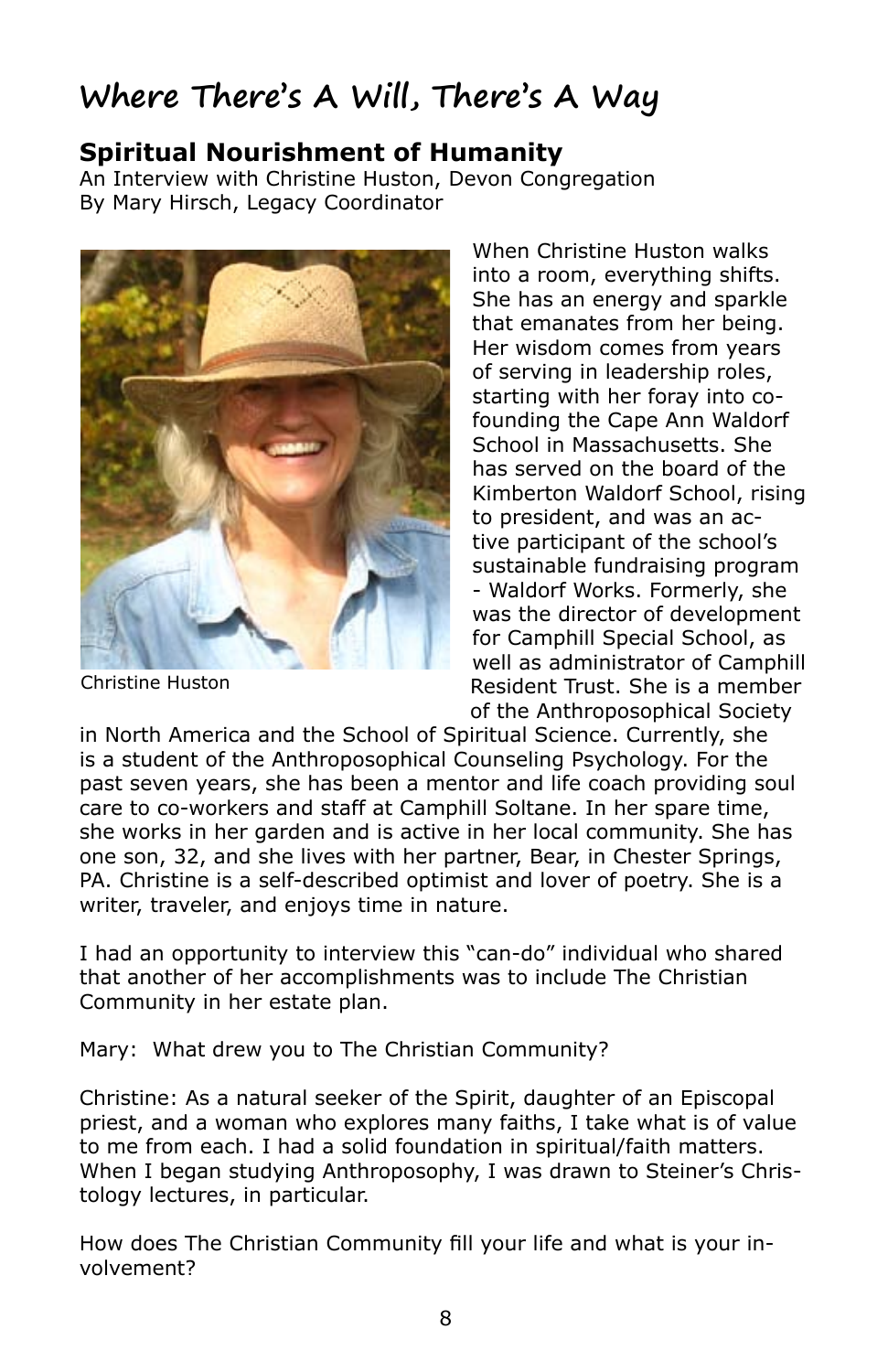Over 25 years, I had many opportunities to experience The Christian Community services, from time to time. My son was confirmed there on his 15th birthday. When my husband died, Reverend Franziska Steinreuck intervened with the funeral director to make it possible for me to have his three days in my home. The love and care of The Christian Community was already at work in my life. Eventually, it seemed to me that it was the right step to commit to The Christian Community.

How do you think philanthropy affects one spiritually?

There is no question in my mind that philanthropy is a statement of faith: first, that one has faith that one's resources will be replenished when one gives generously to support the Good; and second, it is an investment, a statement of confidence in the initiatives and organizations that are doing meaningful and important work in the world.

Well, you certainly are a shining star in demonstrating what it means to be a philanthropist and to give. What prompted you to consider The Christian Community in your own estate plans?

That was an easy decision. The Christian Community is doing tremendous deeds of love, healing and service, even redemption through the Act of Consecration of Man.

Can you shed light on the steps you took to include The Christian Community in your will?

I did it as part of my estate planning, through my lawyer, when I was re-writing my will and re-allocating my charitable bequests.

May I ask what you hope to accomplish with your legacy gift to The Christian Community?

I hope to serve the purposes of The Christian Community: spiritual nourishment of humanity, service to the Christ.

Why do you think others should consider a future gift to The Christian Community?

I would hope that each individual carefully considers the initiatives and activities in the world in which they find of particular value and leave a legacy to support them. Although the work of The Christian Community is not widely known or easily quantified, I believe it is an extraordinarily effective means for enriching and empowering our Earth with Christ consciousness.

Mary: All of us at The Christian Community in North America thank you for the steps you've taken to include the Movement in your estate plan. Speaking for myself, I appreciate the depth in which you consid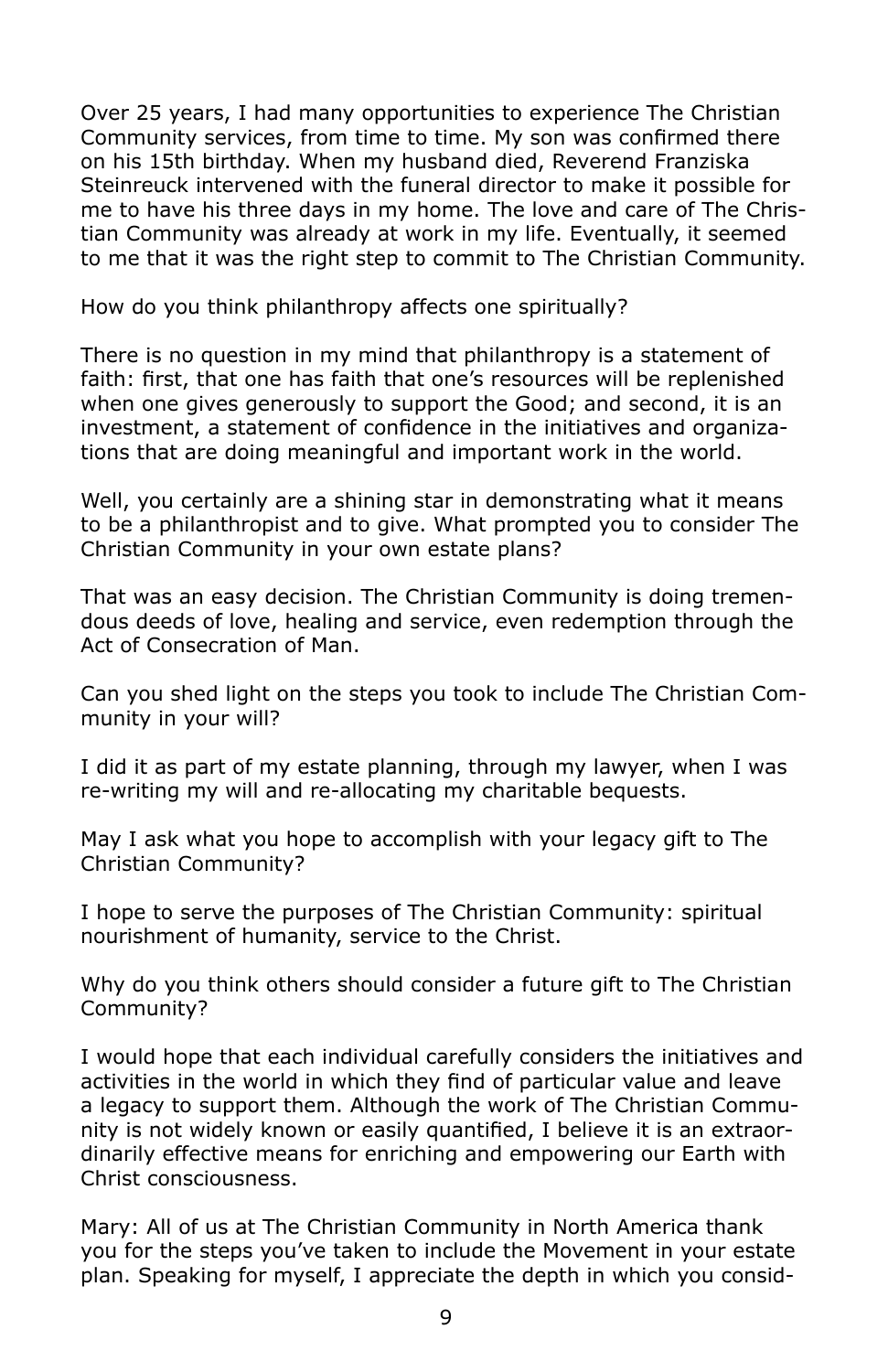ered your choices and looked to the future to determine ways to fortify the work of The Christian Community.

To learn more about how you might provide a future gift for The Christian Community, please contact Mary Hirsch at 732.232.5159 for a confidential conversation. Resources are available to help you to get organized and on the way to preparing your estate plan.

### **Old and New Mysteries: from Trials to Initiation** By Bastiaan Baan

Reviewed by James H. Hindes

Life is a journey. We all must traverse a path through life, be it short or long. We must find our way through our own dark forests of doubt, meadows of blooming beauty, mountain peaks of meaningful achievement, and too often, swamps of troubled waters. There may be pleasant karma, there may be unpleasant karma but it is all good karma because it belongs to us. That is modern wisdom.

There is yet another path, a second path that we can choose to follow: the path to knowledge of higher worlds. In ancient times this "knowledge path" was open only to those who were called by the leaders of mystery centers, or mystery schools. These centers, often a compound of buildings where many "chosen" lived, had existed since time immemorial. Students following this path to conscious experience of higher worlds were schooled for years, sometimes decades, before they were deemed ready in purity and knowledge for actual initiation. Then, under the guidance of a hierophant, their souls were lifted out of their bodies into the spiritual world. After three days they were brought back to earth, so to speak, where their experiences in the spirit were imprinted into their earthly memories. The journey back to into their bodies was a kind of resurrection that gave them certainty concerning their immortality and the illusory character of death. They were initiates, but their path did not end there; for spiritual experiences had been granted them only so that they may serve others.

In the past this second path to spiritual knowledge was a mystery. The word 'mystery' derives from the Greek verb myein which means "to close" referring to the closing of the lips or eyes. Those who had been initiated in the mysteries in ancient times were obligated upon penalty of death to keep silent about their experiences. This requirement was so successfully enforced that even knowledge of the very existence of the mystery religions of late antiquity was lost to the Middle Ages and the Renaissance. Only at the beginning of the eighteenth century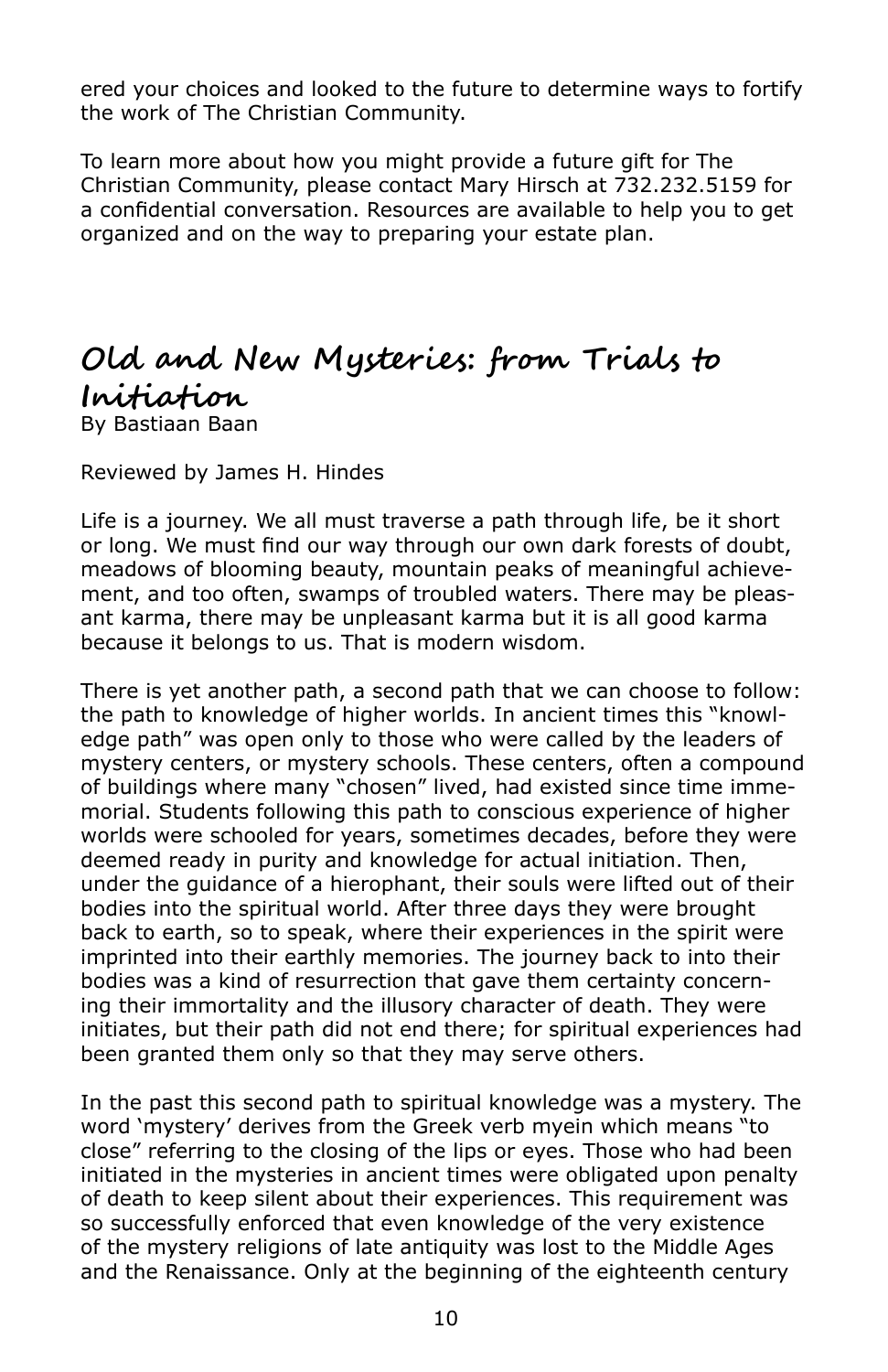did scholarly interest lead to research and publications on the subject. Even today there is no consensus of scholarly opinion on the exact content of the Eleusinian mysteries.

Here we must be grateful for the work of Rudolf Steiner. His clairvoyant research, (in large part corroborated by many contemporary secular scholars of comparative religions) explains the contents and significance of the various mystery schools throughout ancient history, even back into pre-historic times. Consciousness evolves and with it our relationship to God, to the spiritual world and to this second path, the path to higher wisdom.



Bastiaan Baan's book explains several different forms of ancient initiation and how the path to higher knowledge has changed over the millennium. With the arrival of God on earth in the person of Jesus of Nazareth, a new kind of initiation has begun. Baan explains in what sense Christ Jesus himself was initiated and by whom. Since his resurrection when, for the first time, a human physical body formed part of an initiation, a second path is available to everyone. The Logos has become the teacher of initiation to all humanity. The Gospel is to be proclaimed to all; and those who have an ear to hear will hear.

Now in modern times the second path is slowly

but gradually merging with the first path. Life itself brings trials of fire, water and air to everyone. We are tested again and again as we are confronted by evil in all its various forms, from Satanic to Luciferic. In ancient times carefully prepared individuals were lifted upward into the spirit across the threshold separating earthly consciousness and heavenly consciousness. Today we see spiritual consciousness descending across the threshold into human earthly consciousness all around the globe, albeit in inchoate ways. Humanity as a whole is very gradually beginning to undergo an initiation that will take centuries and even millennia to blossom fully. Nevertheless, it has begun. Bastiaan Baan wants to show us how the everyday incidents and accidents of our lives are related to the old mysteries and how we can recognize the dangers and negotiate them. With understanding and insight we can take hold of ourselves today on our earthly journey and with consciousness meet the beings who are coming toward us. With many examples taken from contemporary lives he shows how important it is for us to know the role of Christ and his Cross on the modern path.

All the pleasant and unpleasant karma we encounter on our path today will turn out to be good karma if we know what to expect and welcome the wisdom that life brings us; for earthly wisdom will gradually but increasingly become higher knowledge as the two paths become one.